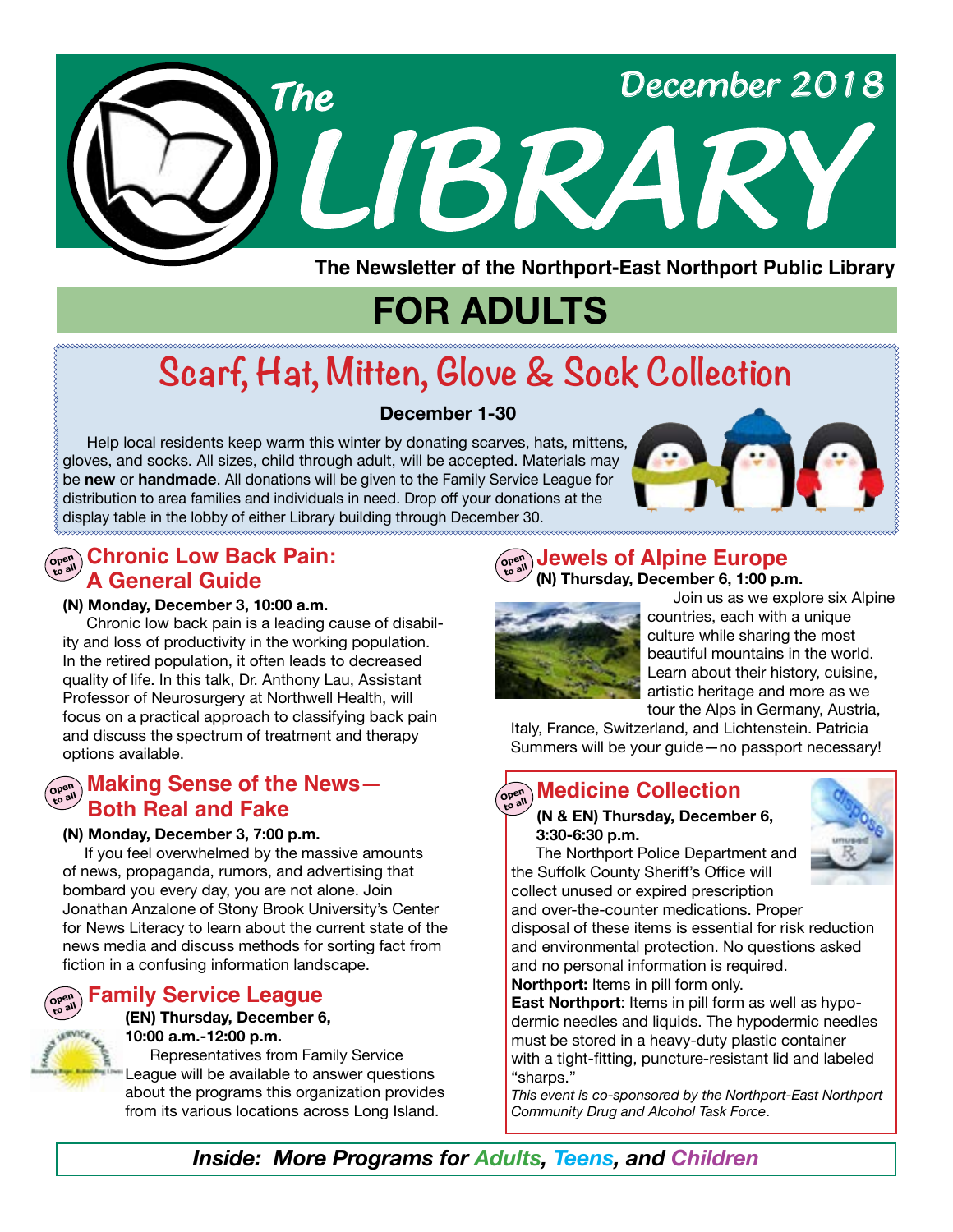### **Barry Mitterhoff Klezmer Trio Morthport Arts Coalition presents**

# **FOR ADULTS**

# **Emergency Preparedness**<br> **Example 2020**

#### **(N) Wednesday, December 12, 7:00 p.m.**

 The Barry Mitterhoff Klezmer Trio is Danny Alias on clarinet, Joe Selly on guitar, and Barry Mitterhoff on mandolin. Individually and as a group, they have played Klezmer and other kinds of Eastern European music from New Mexico to Paris. Join us for an upbeat show that includes some old Yiddish favorites from a bygone era!

#### **Computer Classes**



# **FOR ADULTS**

#### **(EN) Wednesday, December 5, 7:00 p.m.**

 Learn how to take and share photos using your iPad or iPhone. Get tips on how to compose a shot, edit with the Photos app, share, organize, and store your photos. Registration is underway. [\(NENC276\)](https://search.livebrary.com/record%3Dg1071123~S43)

### **All About Facebook**

#### **(N) Thursday, December 13, 7:00 p.m.**

In this lecture and demo class, you will learn the basics of Facebook, the popular social networking website. Registration is underway. [\(NENC277\)](https://search.livebrary.com/record%3Dg1056544~S43)

### **SeniorNet: Dazzling iPad Apps**

#### **(EN) Tuesday, January 8, 2:00 p.m.**

# **Open to all Andy Warhol at the Whitney**

There are more than 1.5 million apps for the iPad offered in the Apple App Store. Which ones should you try? Join us for demonstrations of useful and interesting apps that take advantage of the iPad's multimedia capabilities, including educational, e-book, and entertainment apps. Registration begins November 26. [\(NENC278\)](https://search.livebrary.com/record%3Dg1076585~S43)

 **(N) Tuesday, December 11, 7:00 p.m.**  New York City's Whitney Museum of American Art is hosting the first comprehensive Andy Warhol retrospective in nearly 30 years. The celebrities, soup cans, disaster paintings, and screen tests in Warhol's works presaged our current era of social media and self promotion. Thomas Germano will present a visual lecture discussing Warhol and other major pop artists and artworks from the late 1950s to the 1970s.

# **Open to all Falconry on Long Island**

# **Open to all** *A Christmas Story*

 **(N) Sunday, December 9, 1:30 p.m.** Film historian Larry Wolff will present a lecture and PowerPoint highlighting the making of this Christmas classic and the stars behind it. See Ralphie's original

house before and after the film was made, explore lesser-known details, then enjoy some seasonal fun as you view the most entertaining Christmas film of all time. A memorabilia display and 1940s period Christmas music will create an afternoon of memories and laughs.

# $\left(\begin{smallmatrix} \mathsf{open}\ \mathsf{on} \mathsf{on} \end{smallmatrix}\right)$  The Brooklyn Bridge

# **(EN) Monday, December 10, 7:00 p.m.**

# **Open to all Blood Pressure Check**

 The sport of falconry has a rich history throughout the world. It involves a dedicated and knowledgeable falconer and a healthy, well-trained raptor working together as a team. Come meet Chris Paparo and his red-tailed hawk as he talks about the instincts of raptors, how they are trained, and what it takes to be a falconer.

#### **Open to all Forecasting the Winter Storm Season (N) Friday, December 7, 7:00 p.m.**

 Winter will be here before you know it! Meteorologist Geoff Bansen will discuss the complexity of making a winter forecast, including the many variables that impact weather predictions (including Siberian snow cover, North Atlantic Oscillation, etc.) Mr. Bansen will also recap last winter and talk about some historic winters and blizzards on Long Island.

 **(EN) Thursday, December 6, 7:00 p.m.**

Take in the sights and sounds of New York City! Meet a Library staff member at the station house at 8:55 a.m. (transfer at Huntington). Your return ticket is good on any Northport-bound train that leaves Penn Station before midnight.

# $\left(\begin{array}{c}\n\text{open} \\
\text{total}\n\end{array}\right)$  **Fireside Friday: Guitarist Chris Fury Shredding the Holidays with**

Michael Fink, Volunteer Program Coordinator for Suffolk County Fire, Rescue, and Emergency Services will discuss everything you need to know to prepare for, and recover from, natural and man-made disasters. The discussion will be followed by a question and answer period. This program is sponsored by Assemblyman Andrew P. Raia.

#### **(N) Monday, December 10, 2:00 p.m.**

 The Brooklyn Bridge was hailed as "the eighth wonder of the world" when it opened in 1883 as the first steel cable suspension bridge and longest suspension bridge in the world. Docent Jim Picinich of the New-York Historical Society Museum & Library will describe the heroic and sometimes tragic stories of the men and women who made its construction possible and explain how its completion helped unify New York City.

# **Defensive Driving**

### **AARP Smart Driver Course**

 **(EN) Tuesday, January 8 & Thursday, January 10, 7:00-10:00 p.m.** 

Applications will be available in both library buildings beginning December 18. Fee: \$36

# **iPad and iPhone: Photos and Photography**

 **(EN) Wednesdays, December 5 & 12, 1:00-4:00 p.m.** Registration is underway at the East Northport Library only. [\(NENA778\)](https://search.livebrary.com/record%3Dg1086229~S43)

Fee: \$20 for AARP members (\$25 for nonmembers) payable to AARP by check or money order only at registration.

**(N) Saturday, December 1, 9:30 a.m.-4:00 p.m.** Applications are currently available in both library buildings.

Fee: \$36

 **Wednesday, December 5,**

**(N) 9:30-10:30 a.m. & (EN) 11:00 a.m.-12:00 p.m.**  A nurse from Visiting Nurse Service is available to provide a free blood pressure check.

**(EN) Wednesday, December 12,**

 **10:00, 10:30, 11:00, or 11:30 a.m.** ([NENA783\)](https://search.livebrary.com/record%3Dg1086935~S43) **(N) Tuesday, December 18,**

 **9:30, 10:00, 10:30, or 11:00 a.m.** [\(NENA784\)](https://search.livebrary.com/record%3Dg1086936~S43)

A volunteer from the Health Insurance Information, Counseling, and Assistance Program (HIICAP) will answer questions one-on-one about Medicare and supplementary insurance by appointment. Registration begins December 1.

# **Medicare Counseling (N) Saturday, December 8, 1:00 p.m.**

Why should children have all the fun?! In this program, adults will have a chance to decorate their own individual ginger-

bread houses. Guy Gagliano of Swan Bakery brings all the items needed to create a fabulous holiday confection—you supply the imagination and inspiration! A \$10 nonrefundable materials fee is due at the time of registration. In person registration is underway. Space is limited. [\(NENA781\)](https://search.livebrary.com/record%3Dg1086275~S43)

### **Gingerbread House Decorating for Adults**

**(EN) Friday, December 14, 7:00 p.m.** Come enjoy both electric and acoustic instrumental guitar renditions of holiday classics as well as some of Mr. Fury's high energy instrumental guitar originals from his debut album.

#### **(N) Sunday, December 16, 2:00 p.m.**

 The Sound Brass Quintet returns for a winter concert for the whole family featuring an exciting and entertaining program of thrilling brass music and holiday favorites. A reception with members of the quintet follows. Please join us as we celebrate the December holidays with great music!

**(N) Saturday, December 15, 9:19 a.m. Departure from Northport Station, Round Trip \$12 per person**

A nonrefundable \$12 fee (cash or check payable to The Friends of the Library) is due at the time of registration. In person registration begins November 24. [\(NENA779\)](https://search.livebrary.com/record%3Dg1086292~S43)

# $\left(\begin{smallmatrix} \mathsf{open}\ \mathsf{on} \mathsf{non} \end{smallmatrix}\right)$  Sound Brass Quintet

#### **On-Your-Own Train Trip** Friends of the Library **to New York City**

#### **(N) Monday, December 17, 12:00 p.m.**

# **Foods to Travel By: Cheese and Chocolate**

 Join Savvy Sightseer Jeanne Schnupp for a unique afternoon of discovery and camaraderie at an international cheese tasting and Swiss chocolate fondue party. You will enjoy a selection of cheeses imported from Europe, while hearing interesting food facts and viewing scenes from each country. Round out the event with chocolate fondue! The delectable recipe will be available to take home. A \$5 nonrefundable materials fee is due at the time of registration. In person registration begins December 1. [\(NENA782](https://search.livebrary.com/record%3Dg1086898~S43))

 **(N) Thursday, December 20, 1:00 p.m.** 

#### **Open to all Current Events in Perspective**

Join Michael D'Innocenzo, Distinguished Professor Emeritus of History at Hofstra University, to explore significant national and international developments. All attending are welcome to share their views and pose questions.



#### **(N) Saturdays, January 5, 12, 26, 10:00 a.m.**

This three-part series led by healing arts specialist Dorothy Mandrakos combines elements of QiGong, yoga, and meditation. Please bring a mat and water bottle. Registration begins December 15. [\(NENA785](https://search.livebrary.com/record%3Dg1086943~S43)) (As with all exercise programs, please check with a physician before registering.)



### **Fitness Fusion**

*Please note: These courses promote safe driving and help participants maintain their driving skills. Check with your insurance company about the specific premium and point reductions available to you.*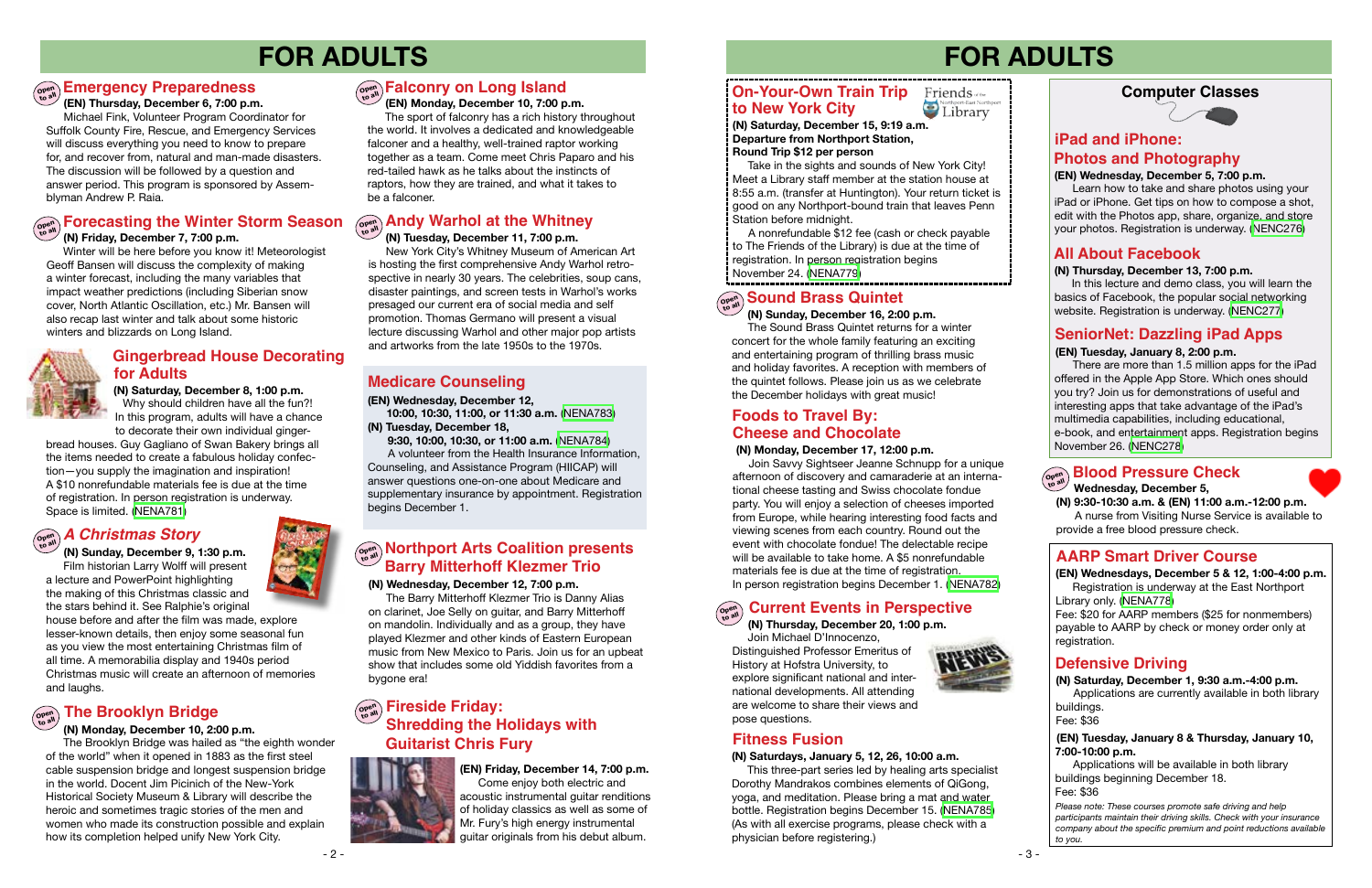# **FOR TEENS**

#### **Registration for the following Teen Programs and Volunteer Opportunities begins December 4.**

#### **(N) Friday, December 14, 7:00-8:30 p.m.**

 Come join our new monthly Friday night teen program where we try different snacks and drinks from around the world. This month we will learn how to cook Laotian soups. ([NENY405\)](https://search.livebrary.com/record%3Dg1086360~S43)

#### **Teen Volunteer Opportunities**

*Open to students in grades 7-12* You may choose one volunteer opportunity in addition to Teen Advisory Board.

¡Hola!





Agnes, taken for granted as a suburban mother, discovers a passion for solving jigsaw puzzles. This talent draws her into a new world where her life unfolds in ways she never could have imagined. Rated R. 103 minutes.



#### *Mission Impossible: Fallout* **Fridays, (N) December 21, and (EN) December 28, 2:00 p.m.**

Ethan Hunt and his IMF team, along with some familiar allies, race against time after a mission goes wrong. Rated PG-13. 147 minutes.

### **Friday Movies**

### *Puzzle*

**Fridays, (N) December 7, and (EN) December 14, 2:00 p.m.** 

*Closed captioning will be displayed.*

# **FOR ADULTS**

**(N) Thursday, December 6, 7:00 p.m.** Our nonfiction group will discuss *The Radium Girls: The Dark Story of America's Shining Women* by Kate Moore.



**(N) Monday, December 17, 7:00 p.m.** The group will discuss *The Japanese Lover* by Isabel Allende.

# **Truth Be Told Truth Be Told**

**(N) Thursday, December 13, 2:00 p.m.** The group will discuss *Killers of the Flower Moon: The Osage Murders and the Birth of the FBI* by David Grann.

*Copies of the discussion books are available at the Northport Library Circulation Desk.* 

# . **Novel Ideas**

**(EN) Wednesday, December 12, 7:00-8:00 p.m.** Help create festive holiday gifts for local animal shelter cats and dogs. [\(NENY408](https://search.livebrary.com/record%3Dg1086434~S43))

**(N) Thursday, December 27, 6:45-8:00 p.m.** Earn volunteer credit as you help children learn

how to play chess. A basic knowledge of the game is required. ([NENY410](https://search.livebrary.com/record%3Dg1086438~S43))

### **Chess Club Volunteers**

# **Teen Advisory Board: Animal Shelter Holiday Gifts**

 Help us put together appreciation goody bags for our local police precinct. Come show your gratitude and receive one hour of community service credit.

Develop your English vocabulary, grammar, reading, and pronunciation with this friendly conversation group. Registration is preferred, but drop-ins are welcome. Registration is underway. [\(NENR161](https://search.livebrary.com/record%3Dg1086372~S43))

# **Open to all Literacy in Action**

 **(EN) Monday, December 10, 2:00 p.m.**

 Are you a Literacy Suffolk Volunteer? Connect with other volunteers who provide literacy services in our community to share techniques and practices that can help your literacy student succeed. Learn about new materials added to the Library's Adult Learner collection as well as useful electronic databases and free online resources available to basic literacy and English language learners. Registration is preferred, but dropins are welcome. Registration begins December 1. ([NENR177\)](https://search.livebrary.com/record%3Dg1076560~S43)

#### **(N) Thursday, December 27, 2:00-3:30 p.m.**

### **(N) Saturday, December 8, 2:00-4:00 p.m. Operation Goody Bag drop in**

#### **Intermediate Microsoft Excel for Teens Super Smash Bros. Ultimate**

 Celebrate the release of the new Nintendo Super Smash Bros. game in this fun, multiplayer competition. Prizes will be awarded to the top players. ([NENY407\)](https://search.livebrary.com/record%3Dg1086364~S43)

#### **(N) Wednesday, December 19, 7:00-8:00 p.m.**



# **Snack Around the World: Laotian Winter Soup Cooking Class**

 Our philosophy club is a great opportunity for teens to delve into life's big questions in an enthusiastic atmosphere of free thinking, energetic exchange, and unique perspectives. Food for thought (refreshments) will be served. Newcomers are always welcome. [\(NENY406\)](https://search.livebrary.com/record%3Dg1086362~S43)

### **Socrates Café**

**(N) Monday, December 10, 7:00-8:30 p.m.** Join the Baking Coach and decorate a gingerbread house to keep or give as a holiday gift. All materials will be provided.

A nonrefundable fee of \$5 (cash or check made out to Northport-East Northport Public Library) must be paid within three days of registration.



([NENY404](https://search.livebrary.com/record%3Dg1086355~S43))

### **Gingerbread Houses**



**(EN) Thursday, December 27, 10:45 a.m.-12:00 p.m.** Volunteers will assist children in grades 1-5 with LEGO projects. [\(NENY409\)](https://search.livebrary.com/record%3Dg1086437~S43)

## **LEGO Volunteers**

**(N) Friday, December 28, 11:00 a.m.-12:00 p.m.**

 Assist a Librarian with blowing up balloons for a children's holiday program. [\(NENY411](https://search.livebrary.com/record%3Dg1086603~S43))

### **Balloon Blow-Up Volunteers**

**(N) Saturday, December 29, 10:45 a.m.-12:15 p.m.** Celebrate New Year's Eve with a countdown to noon! Help children with games, crafts, music, snacks, and more to ring in the New Year. ([NENY412\)](https://search.livebrary.com/record%3Dg1086611~S43)



### **Noon Year's Eve Party Volunteers**

#### **(EN) Mondays, December 3 & 17, 7:00 p.m.**

Looking to practice and improve your English language skills? Join in a fun-filled evening playing games and making new friends. Registration is preferred, but drop-ins are welcome. Registration is underway. [\(NENR164](https://search.livebrary.com/record%3Dg1086367~S43))

# **Let's Play: ESL Game Night**

#### **(EN) Wednesdays, December 5 & 19, 7:00 p.m.**

# **Dynamic English**

**(EN) Tuesdays, January 8, 15, 22, 29, February 5, 12, 19, 26, 4:00 p.m.**

This Spanish conversation course will focus on mastering key vocabulary words to help you start conversing in Spanish immediately. Great for both beginning and intermediate Spanish language learners.

Registration begins December 26. ([NENR178\)](https://search.livebrary.com/record%3Dg1087126~S43)

### **Everyday Spanish**

#### **(EN) Thursdays, January 10, 17, 24, 31, February 7, 14, 2:30 p.m.**

Picking up from last fall's program, we will continue to follow Raquel Rodriguez's search for Rosario, Don Fernando's long lost love. This Spanish soap opera immerses you in an entertaining story while viewing everyday situations with native speakers. It also introduces the cultures, accents, and dialects of Mexico, Spain, Argentina, and Puerto Rico. Registration begins December 26. [\(NENR179](https://search.livebrary.com/record%3Dg1087122~S43))







### **Destinos Telenovela**

 **(N) Tuesday, December 4, 7:00-9:00 p.m.**

 Learn more about this spreadsheet program including functions, ranges, macros, and charting. Prerequisite: Introduction to Excel or prior experience.

Registration is underway. [\(NENY394\)](https://search.livebrary.com/record%3Dg1085788~S43)

#### **(N) Friday, December 7, 7:00-8:30 p.m.**

 If you love Nintendo, you will not want to miss this monthly meet-up. We will discuss Nintendo games new and old, make fun gamer crafts, and participate in gaming competitions for prizes! This month we will make festive pixelated fuse bead sprites based on Nintendo characters. ([NENY403\)](https://search.livebrary.com/record%3Dg1086353~S43)

# **Nintendo Night: Festive Pixel Party**





**Language Learning**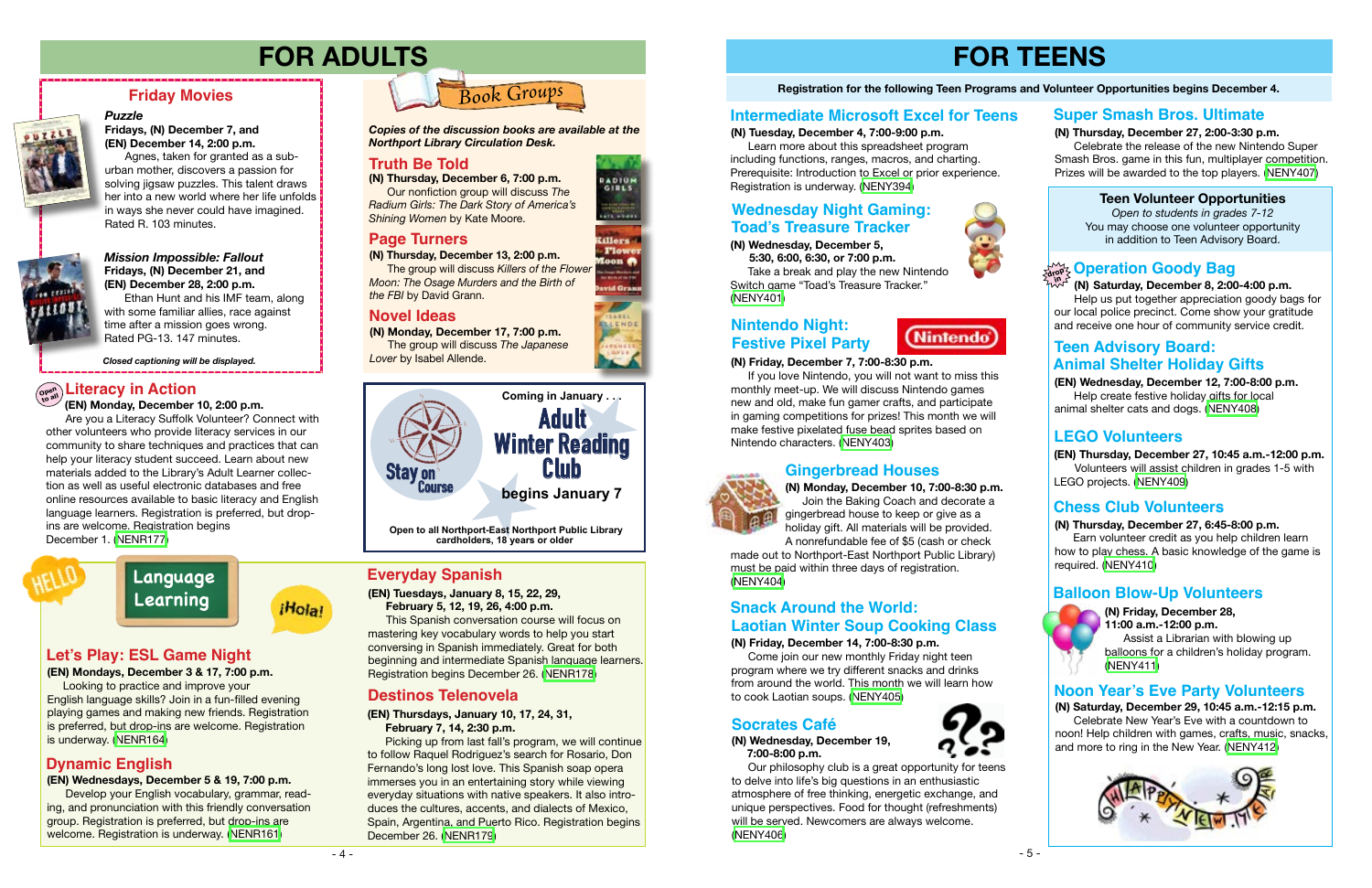



# **FOR CHILDREN**

 **(N & EN) Fridays, December 7, 14, 10:00 a.m.** *Children birth-5 years with adult; siblings welcome* Stop by for this drop-in storytime. We will read stories, sing songs, share rhymes and fingerplays, and have fun in this interactive program for families. (30 min.)

# **drop in Books a Poppin'**

This month, club members will be discussing Newbery contender *The Button War* by Avi. The club has met monthly throughout the year, and in January 2019 an election will be held to



# **FOR CHILDREN**



# **drop in Newbery Club**

 **(N) Tuesday, December 18, 7:00 p.m.**

*Children in grades 4 and up*

determine which book the members think is the best of the year. New members are always welcome. (60 min.) Please contact the Library to reserve a copy of the book.

Participate with your child in a storytime followed by a hands-on experience designed to stimulate the senses. (45 min.) Registration begins December 4. [\(NENJ588\)](https://search.livebrary.com/record%3Dg1086806~S43)

 **(N) Wednesday, December 12, 10:00 a.m.** *Children 1-4 years with adult; siblings welcome*

 Children learn to use their minds as well as their muscles while having fun building with blocks and playing with other children. (45 min.)

> In the photo above, Library Director James Olney presents the award to Principal Thomas Harrison as Head of Children and Family Services Lisa Herskowitz and School Librarian Rosemary Becker look on.

# **drop in Block Party!**

*Stop by the Library and pick up the December bookmark by Saydee Westman. A reading list compiled by Children's Librarians is on the back.*



# **The Bookmark Spot**

#### **(N) Tuesday, December 18, 11:00 a.m.**

*Children 3-6 years with adult; siblings welcome*

### **Sensory Fun**



 Congratulations to Fifth Avenue Elementary School for winning the Summer Reading Recognition Award for the third year in a row! The school had the highest percentage of students participate in the 2018 summer reading program *Libraries Rock!*

#### **Gingerbread Houses**

#### **(N) Saturday, December 8, 11:00 a.m.**



*siblings welcome* Guy Gagliano of Swan Bakery will inspire each family to decorate their own delicious gingerbread house. All materials will be provided. A nonrefundable

fee of \$10 (cash or check made out to the Northport-East Northport Public Library) must be brought to either library within 3 days of registration. Your REGISTRATION IS NOT COMPLETE until payment is received. Only one gingerbread house per family please. (60 min.) Registration is underway. [\(NENJ577\)](https://search.livebrary.com/record%3Dg1085731~S43)

# **Noon Year's Eve Party drop**

 **(N) Saturday, December 29, 11:00 a.m.** *Children 4 years and up with adult; siblings welcome* **in**



Celebrate New Year's Eve with a countdown to noon! We will have games, crafts, music, snacks, and more to ring in the New Year. (60 min.)

#### **(EN) Monday, December 10, 10:00 a.m.**

### **Into the Rainforest Dynamic Kids Movement Class**

*Children 2-4 years with adult; siblings welcome* Imaginations soar in this fun and active class as children tiptoe over bridges, tumble with monkeys, and play under the rainforest canopy while using a parachute, balance beam, props, and more. (45 min.) Registration is underway. ([NENJ578](https://search.livebrary.com/record%3Dg1085698~S43))

#### **drop in Calm, Cool, and Connected**

#### **(N) Tuesday, December 11, 4:00 p.m.** *Children in grades 3-5*

 Children will enjoy learning simple mindfulness and relaxation techniques. Stress-reducing exercises help kids focus, develop better study habits, prevent boredom, and build self-esteem. (45 min.)

#### **(EN) Tuesday, December 11, 7:00 p.m.**

# **Pajama Storytime drop in**

*Children birth-5 years with adult; siblings welcome* Get your body moving in this evening family storytime. Enjoy action rhymes and songs as well as stories. (30 min.)



# **Make and Take Candle**

**(N) Saturday, December 15, 10:00 a.m.**

*Children in grades 2-5*

 Create the perfect holiday gift from recycled wax while learning about the art of candle making. (60 min.) Registration is underway. ([NENJ579](https://search.livebrary.com/record%3Dg1085732~S43))

### **Paws to Read**

#### **(N) Friday, December 14,**

 **6:30, 6:45, 7:00, or 7:15 p.m.** *Children in grades 1-5*

 Dogs are great listeners and provide a calming environment for kids to read aloud. Fetch a good book and sign up for a 15-minute reading session with a certified therapy dog. Registration begins December 4. ([NENJ587](https://search.livebrary.com/record%3Dg1085733~S43))

# **(EN) Saturday, December 22, 2:30 p.m.**

*Suggested for children 8 years and up with adult; siblings welcome*



 **(EN) Thursday, December 27, 11:00 a.m.** *Children in grades 1-5*

 Use the Library's LEGOs to design your creation or have fun building with friends. All finished projects will go on display in the Children's Room. (45 min.)

# **drop in Anything Goes LEGOS**

 **(N) Thursday, December 27, 7:00 p.m.** *Children in grades 2-6*

#### **Chess Club drop in**

 Chess teaches children foresight, helps to expand self-confidence, and sharpens their ability to focus. All skill levels are welcome, but a basic knowledge of the game is required. (45 min.)

# Backpack Storytime: "It's Potty Time"



 Need some inspiration to make toilet learning more fun? Our newest Backpack Storytime contains books, a DVD, a reward chart with stickers, and much more. Ask a Children's Librarian for more information and check out our latest interactive backpack!





Give the gift that will not break, does not wear out, and cannot be outgrown:

A Library Card!

 Discover the super power of reading when you check out titles about your favorite DC and Marvel superheroes. Kids of all ages and reading levels will enjoy our new super section of books highlighting the exciting adventures of Wonder Woman, Spiderman, Batman, Iron Man and other Avengers and Justice League heroes.

### **Superhero New Collection!**